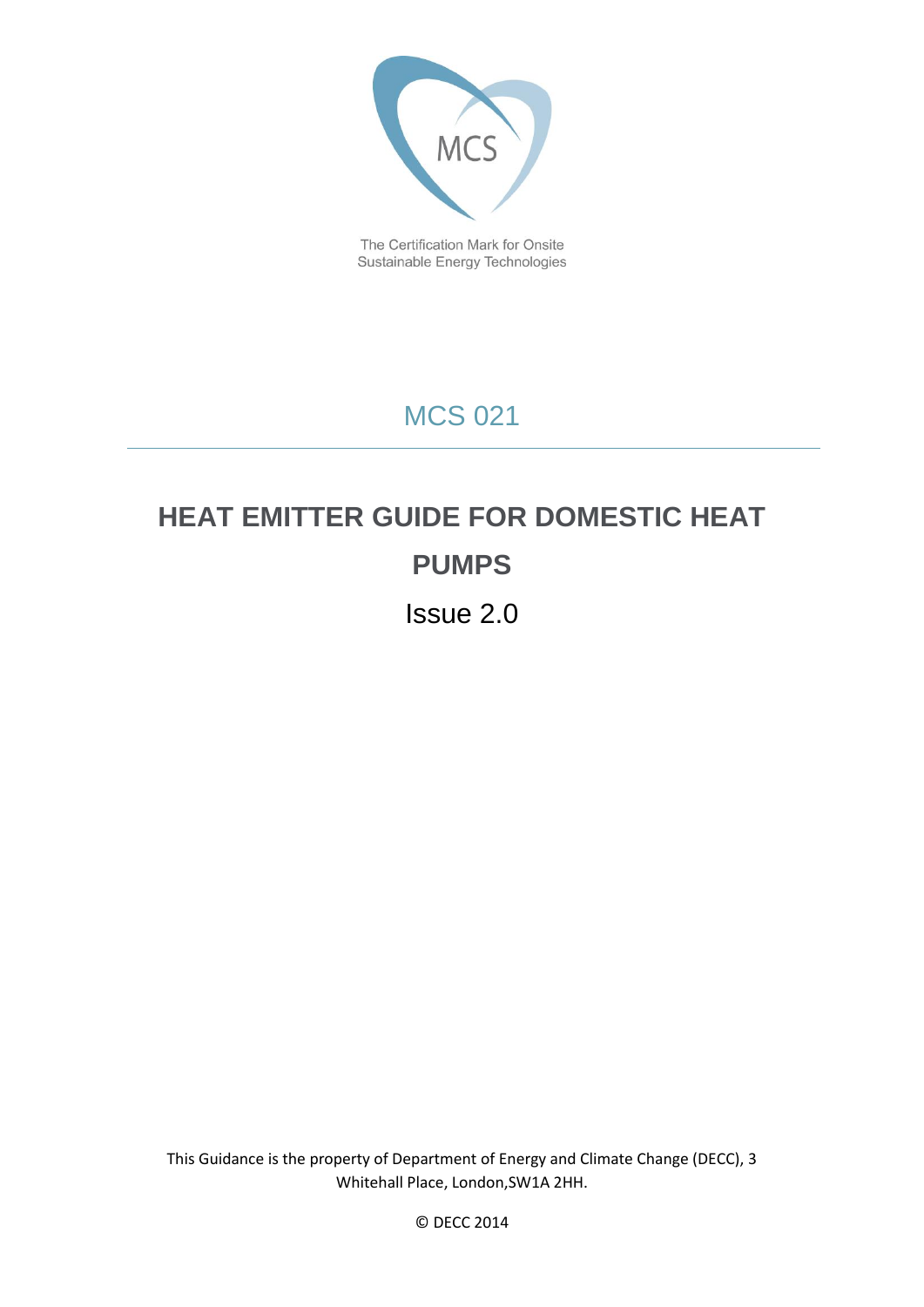This guide has been approved by the Steering Group of the MCS.

This guide was prepared by the MCS Working Group 12 'Heat Emitter Guide'.

### **REVISION OF MICROGENERATION GUIDANCE DOCUMENTS**

Microgeneration Guidance Documents will be revised by issue of revised editions or amendments. Details will be posted on the website at [www.microgenerationcertification.org](http://www.microgenerationcertification.org/)

Technical or other changes which affect the requirements for the approval or certification of the product or service will result in a new issue. Minor or administrative changes (e.g. corrections of spelling and typographical errors, changes to address and copyright details, the addition of notes for clarification etc.) may be made as amendments.

The issue number will be given in decimal format with the integer part giving the issue number and the fractional part giving the number of amendments (e.g. Issue 3.2 indicates that the document is at Issue 3 with 2 amendments).

Users of this guide should ensure that they possess the latest issue and all amendments.

| Issue: 2.0       | <b>HEAT EMITTER GUIDE</b> | <b>MCS 021</b> |
|------------------|---------------------------|----------------|
| Date: 21/11/2014 |                           | Page 2 of 13   |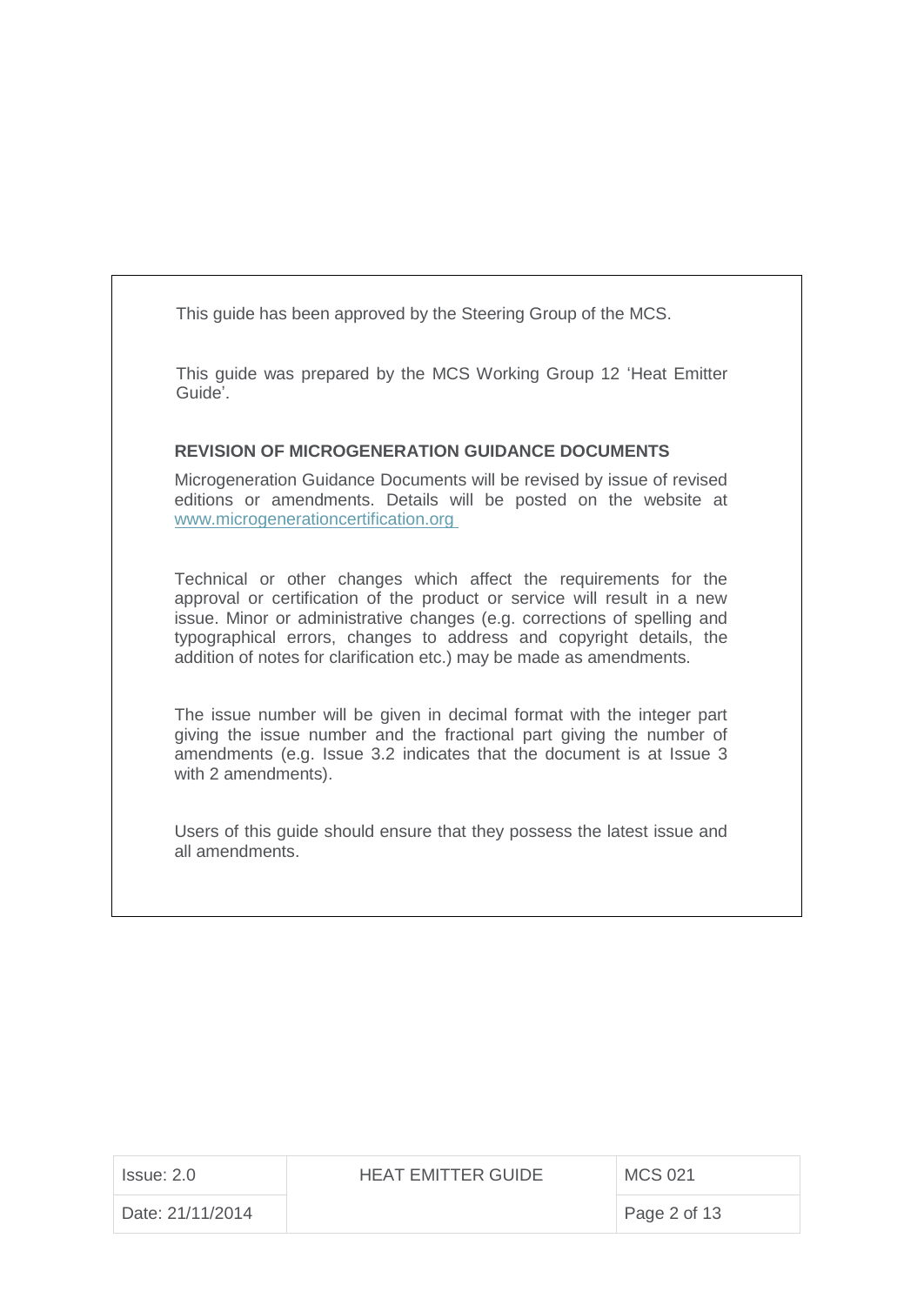## TABLE OF CONTENTS

| 2. EXAMPLES FOR EXISTING RADIATOR SYSTEMS WITH A LOW TEMPERATURE HEAT PUMP  7           |
|-----------------------------------------------------------------------------------------|
| 2.1 Calculating the Temperature Star Rating of an existing radiator system 7            |
|                                                                                         |
|                                                                                         |
| 2.4 Reducing fabric and ventilation heat losses and upgrading the existing radiators  7 |
|                                                                                         |
|                                                                                         |
|                                                                                         |
|                                                                                         |
|                                                                                         |
|                                                                                         |
| 4. EXAMPLES OF SYSTEMS DESIGNED USING THE GUIDANCE TABLE  11                            |
|                                                                                         |
|                                                                                         |
|                                                                                         |
|                                                                                         |
|                                                                                         |
|                                                                                         |

| Issue: 2.0       | HEAT EMITTER GUIDE | MCS 021      |
|------------------|--------------------|--------------|
| Date: 21/11/2014 |                    | Page 3 of 13 |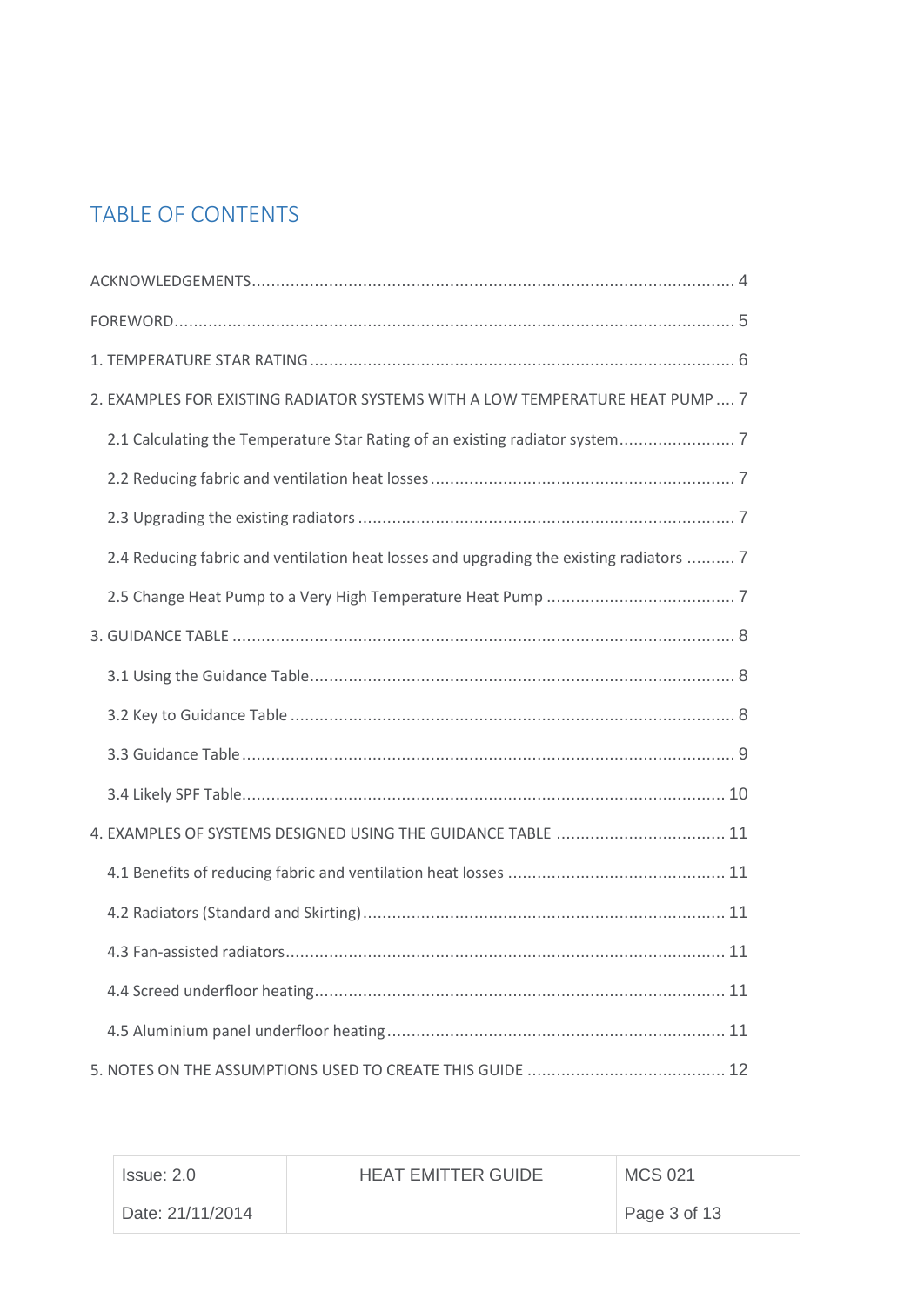## <span id="page-3-0"></span>ACKNOWLEDGEMENTS

The Heat Emitter Guide Working Group would like to give thanks and acknowledgements to the participating members of the original Heat Emitter Guide. These are: BEAMA, Energy Saving Trust (EST), Department of Energy and Climate Change (DECC), Institute of Domestic Heating and Environmental Engineers (IDHEE), Heat Pump Association (HPA), Ground Source Heat Pump Association (GSHPA), Heating & Hot water Industry Council (HHIC), and BEAMA Underfloor Heating (BEAMA Underfloor Heating is the new name for he Underfloor Heating Manufacturers Association).

| Issue: 2.0       | <b>HEAT EMITTER GUIDE</b> | MCS 021      |
|------------------|---------------------------|--------------|
| Date: 21/11/2014 |                           | Page 4 of 13 |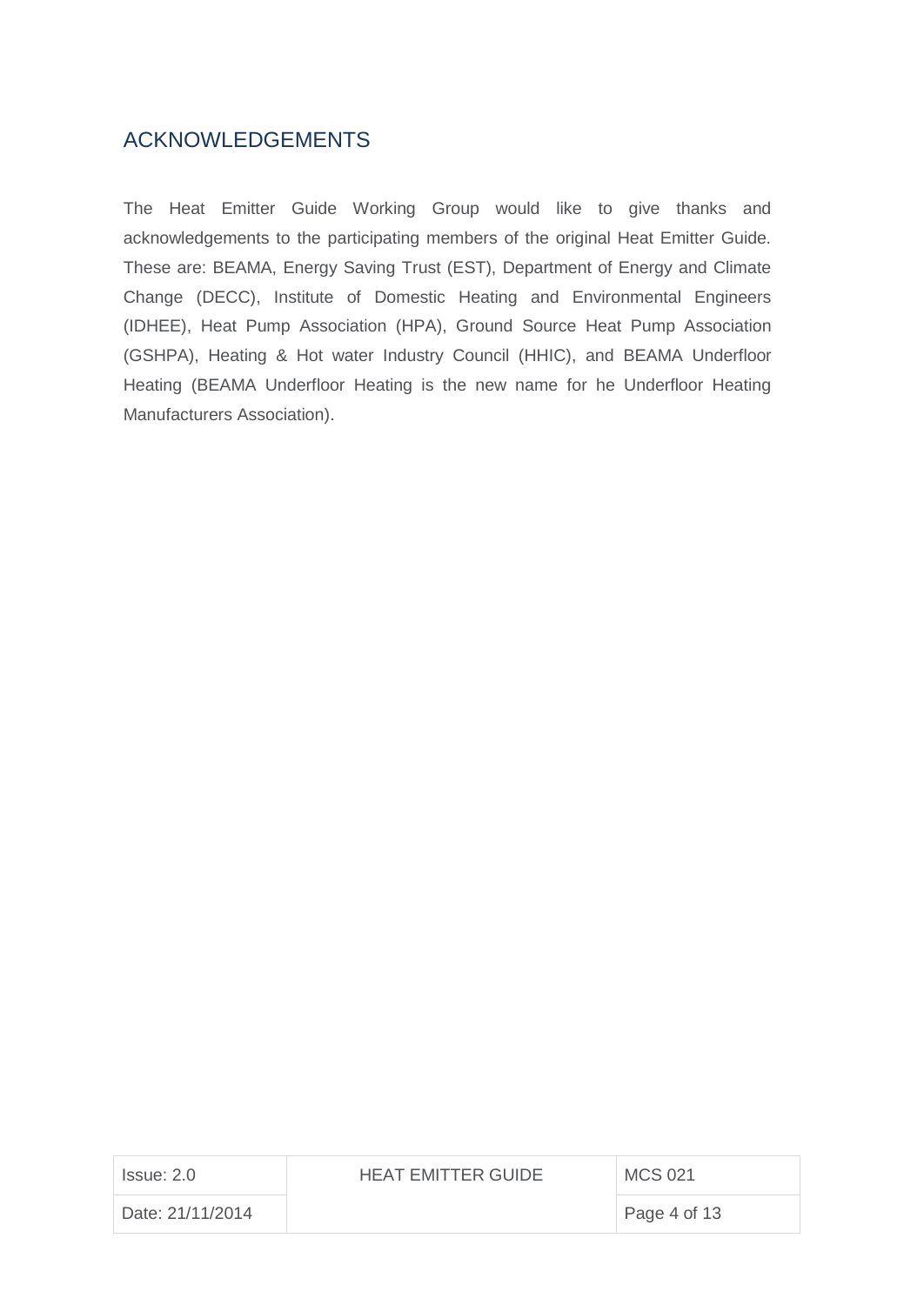## <span id="page-4-0"></span>FOREWORD

Heat pumps can provide high-efficiency, low-carbon heat for dwellings. Their performance is optimised if low-temperature heat emitters are used for heat distribution in the house, so this guide aims to help you select an emitter type and operating temperature which will result in high efficiency and low running costs.

The guide uses a Temperature Star Rating to indicate how efficient the proposed system is likely to be. More efficient systems are given a higher number of stars. The maximum is 6 stars. More stars are given when lower heat emitter temperatures are used because the heat pump is able to operate more efficiently.

The guide can be used for systems with existing radiators or to design a new heat emitter system. A flow chart has been designed to help you through the process for an individual room. This process should be repeated for all of the heated rooms in the dwelling; the heat pump operating SPF will be limited by the worst performing room.

The Guidance Table on page 9 is annotated to help you achieve the most suitable design for the room/dwelling. Several examples are also included in the guide to illustrate the advantages of improving the energy efficiency by reducing fabric and ventilation heat loss and achieving lower emitter temperatures.

The emitter guide is not a detailed design tool, but is intended to stimulate a proper review of the dwelling-specific heat load and heat emitter design, leading to optimised performance and low running costs.

| Issue: 2.0       | <b>HEAT EMITTER GUIDE</b> | MCS 021      |
|------------------|---------------------------|--------------|
| Date: 21/11/2014 |                           | Page 5 of 13 |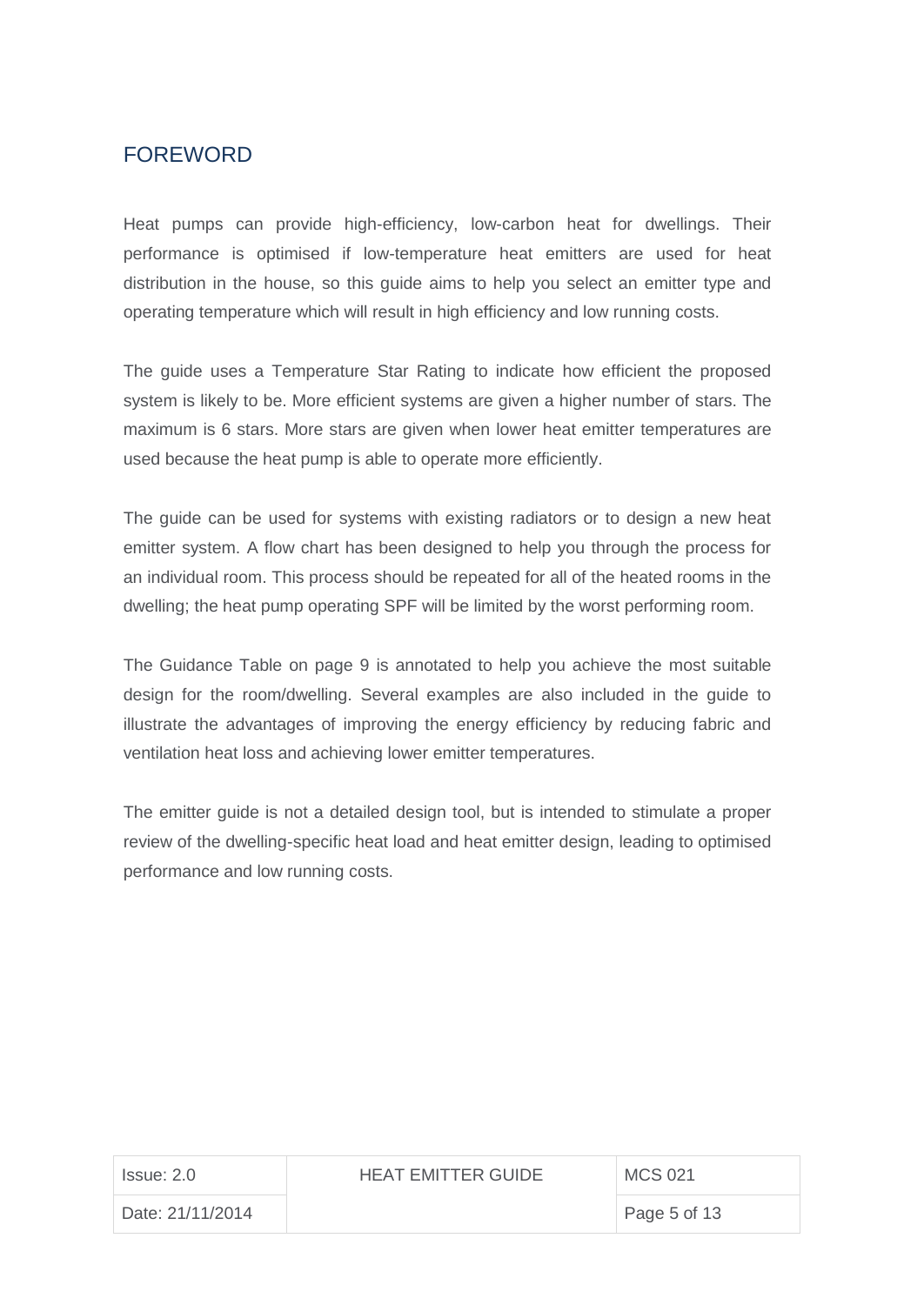## <span id="page-5-0"></span>1. TEMPERATURE STAR RATING

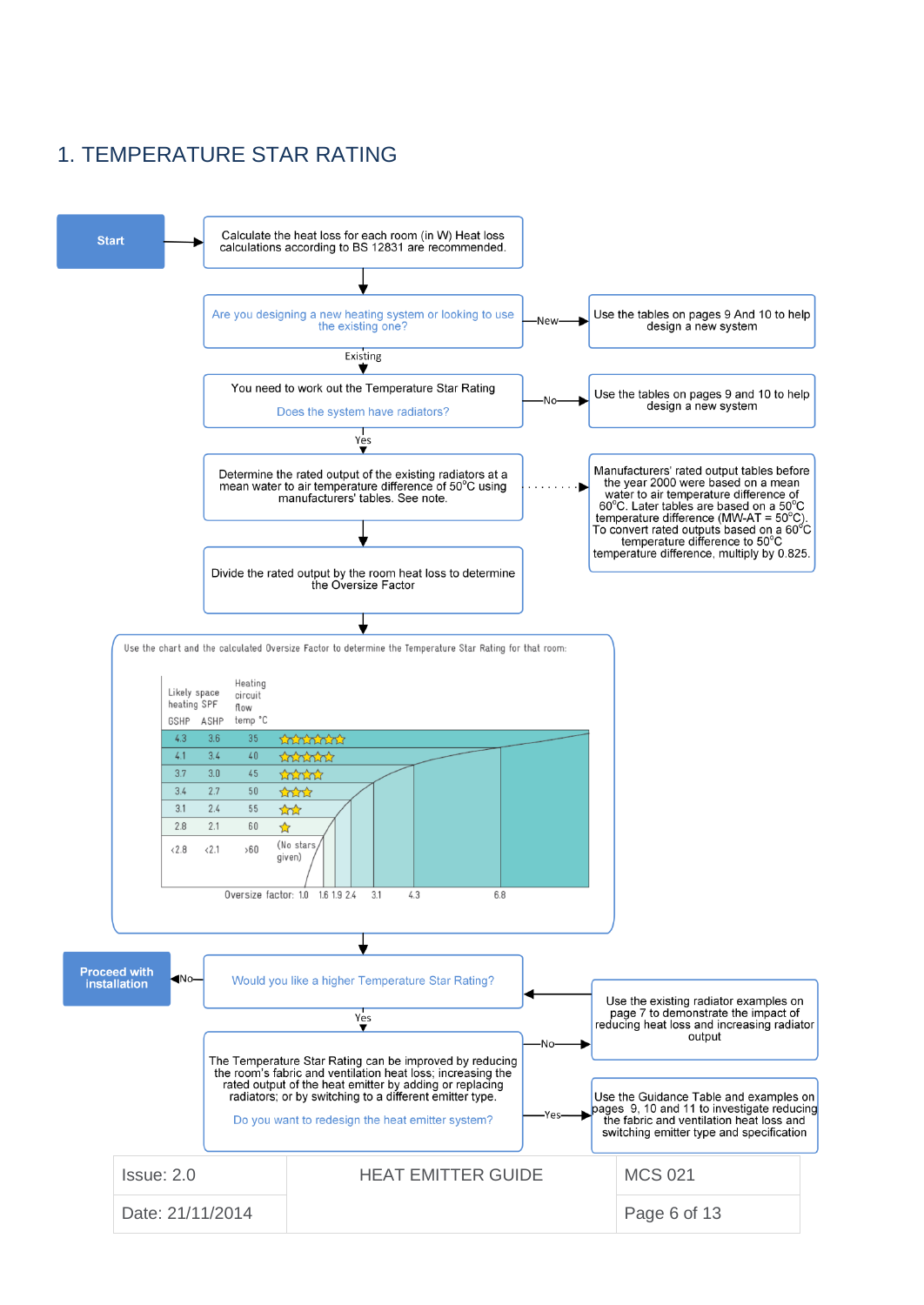## <span id="page-6-0"></span>2. EXAMPLES FOR EXISTING RADIATOR SYSTEMS WITH A LOW TEMPERATURE HEAT PUMP

### <span id="page-6-1"></span>2.1 Calculating the Temperature Star Rating of an existing radiator system

An example of a poorly-insulated room has been adapted from CIBSE's Domestic Heating Design Guide. The room is assumed to be in London (design outside air temperature = -1.8°C) and initially has single glazing. The heating is assumed to be used continuously.

- **Room heat loss:** 1671W
- **Size of existing radiator:** 1600mm L, 700mm H, 103mm D (double panel)
- **Existing radiator rated output at MW-AT = 60<sup>o</sup>C**: 2349W
- **Existing radiator rated output at MW-AT = 50<sup>o</sup>C**:  $2349 \times 0.825 = 1938W$

Calculate the Oversize Factor and look up the Temperature Star Rating on the chart.

- **Oversize factor:** 1938/1671 = 1.2
- **Temperature Star Rating:** [no stars] \*\*\*\*\*\*\*\*\*
- **Radiator flow temperature:** > 60°C

To operate at these temperatures, a specialist heat pump would be required. You must therefore take action to ensure satisfactory operation. The examples on this page demonstrate the impact of reducing heat losses and increasing radiator output. Use the Guidance Table on page 9 to redesign the emitter system.

### <span id="page-6-2"></span>2.2 Reducing fabric and ventilation heat losses

Reducing the fabric and ventilation heat loss is an efficient way of increasing the Temperature Star Rating because it reduces energy consumption and improves the system efficiency – always consider reducing heat losses when making changes to a house.

If the external walls have cavity wall insulation added, the windows are replaced with A-rated double glazing, 50mm of underfloor insulation is added, and the room is carefully draught-proofed, the example room's Temperature Star Rating is improved:

- **Improved room heat loss:** 976W
- **New oversize factor:** 1938/976 = 2.0
- **New Temperature Star Rating:** 2 stars  $\frac{1}{2} \sum_{i=1}^{3} \sum_{j=1}^{3} \sum_{j=1}^{3} \sum_{j=1}^{3} \sum_{j=1}^{3} \sum_{j=1}^{3} \sum_{j=1}^{3} \sum_{j=1}^{3} \sum_{j=1}^{3} \sum_{j=1}^{3} \sum_{j=1}^{3} \sum_{j=1}^{3} \sum_{j=1}^{3} \sum_{j=1}^{3} \sum_{j=1}^{3} \sum_{j=1}^{3} \sum_{j=1}^{3} \sum_{j=1}^{3} \sum_{j=1}^{3} \sum_{j=1}^{3} \sum_{j=1}^{3} \sum_{$
- **Radiator flow temperature:** 55°C
- **Likely GSHP heating SPF:** 3.1
- **Likely ASHP heating SPF:** 2.4

#### <span id="page-6-3"></span>2.3 Upgrading the existing radiators

Upgrading the existing radiator to one that has a higher rated output is another way of increasing the Temperature Star Rating:

- **Size of new radiator:** 1600mm L, 700mm H, 135mm D (this is a double convector with the same frontal area as the existing radiator)
- **New radiator rated output:** 3269W
- **New oversize factor:** 3269/1671 = 2.0
- **New Temperature Star Rating:** 2 stars **ATATATAT**
- **Radiator flow temperature: 55°C**
- **Likely GSHP heating SPF:** 3.1
- **Likely ASHP heating SPF:** 2.4

### <span id="page-6-4"></span>2.4 Reducing fabric and ventilation heat losses and upgrading the existing radiators

The two previous examples can be combined to produce a more efficient installation:

- **Improved room heat loss:** 976W
- **New radiator rated output:** 3269W
- **New oversize factor: 3269/976 =** 3.4
- **New Temperature Star Rating:** 4 stars \*\*\*\*\*\*
- **Radiator flow temperature: 45°C**
- **Likely GSHP heating SPF:** 3.7
- **Likely ASHP heating SPF:** 3.0

#### <span id="page-6-5"></span>2.5 Change Heat Pump to a Very High Temperature Heat Pump

A Very High Temperature Heat Pump can be considered as the heat source to achieve suitable temperature star ratings from the chart on page 10 at the high radiator flow temperatures as shown in the examples 2.1, 2.2 and 2.3 above.

| Issue: 2.0       | <b>HEAT EMITTER GUIDE</b> | MCS 021      |  |
|------------------|---------------------------|--------------|--|
| Date: 21/11/2014 |                           | Page 7 of 13 |  |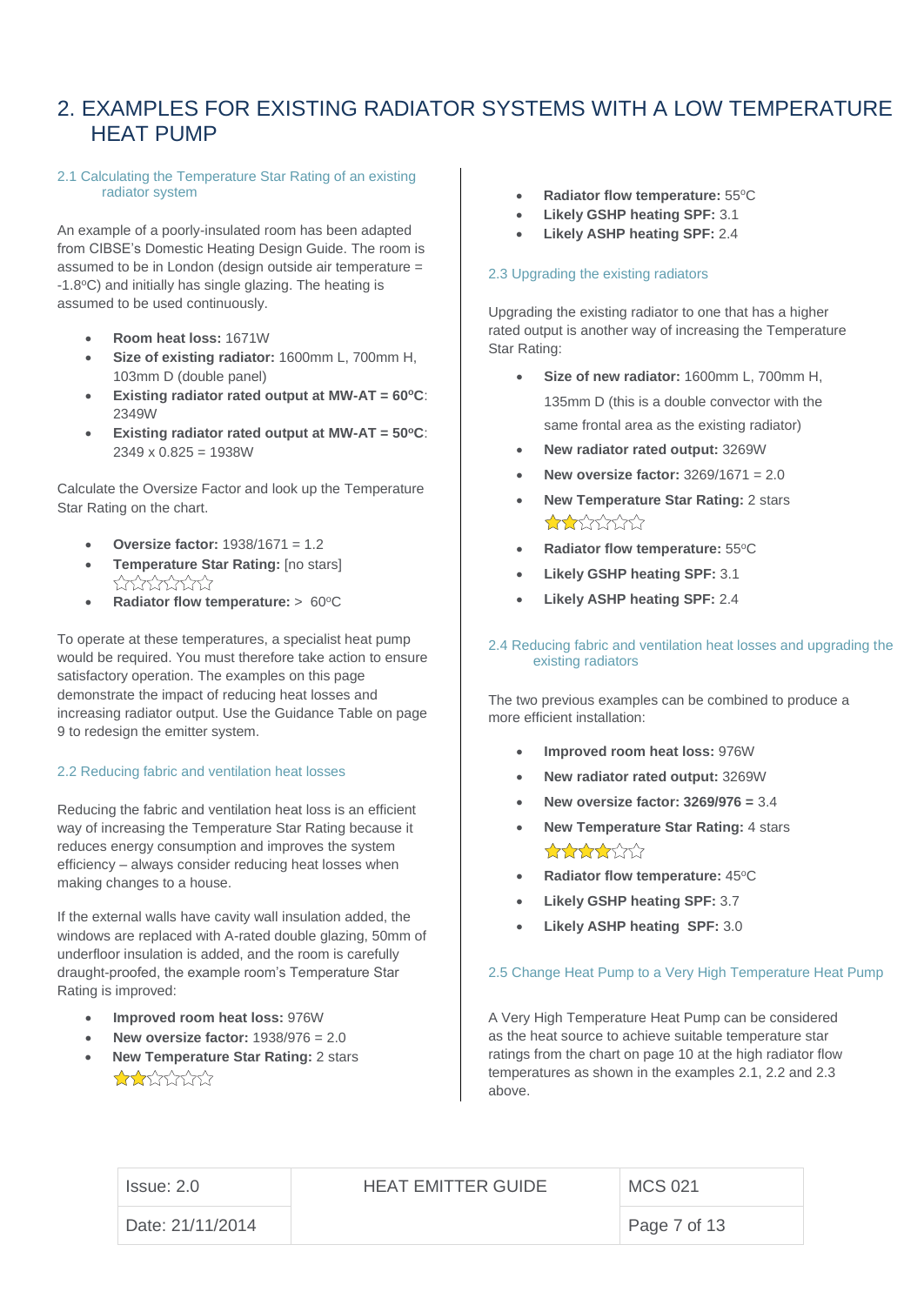## <span id="page-7-0"></span>3. GUIDANCE TABLE

### <span id="page-7-1"></span>3.1 Using the Guidance Table



### <span id="page-7-2"></span>3.2 Key to Guidance Table

**REDUCE FABRIC AND VENTILATION HEAT LOSS** – System cannot perform at the design parameters stated; consider reducing heat loss and/or load sharing with other emitter types.

**CONSIDER MEASURES TO REDUCE FABRIC AND VENTILATION LOSS** – System can perform at these design conditions but emitter sizes are likely to be excessive.

**CAUTION** – System can perform at these design conditions with extra consideration on the emitter and heat pump design sought from the specialist designer/manufacturer.

**GO AHEAD** - System can perform at the stated efficiencies with the selected emitter design.



2.4

**Underfloor Pipe Spacing** – PS≤150 means UFH pipes should be spaced at 150mm or less to achieve the design condition.

**Oversize Factor** – multiply the room heat loss (in W) by the Oversize Factor to determine the required emitter output with a mean water to air temperature difference of 50°C. Oversize Factor is the same as a Heat Transfer Multiplier.

| Issue: 2.0       | <b>HEAT EMITTER GUIDE</b> | <b>MCS 021</b> |
|------------------|---------------------------|----------------|
| Date: 21/11/2014 |                           | Page 8 of 13   |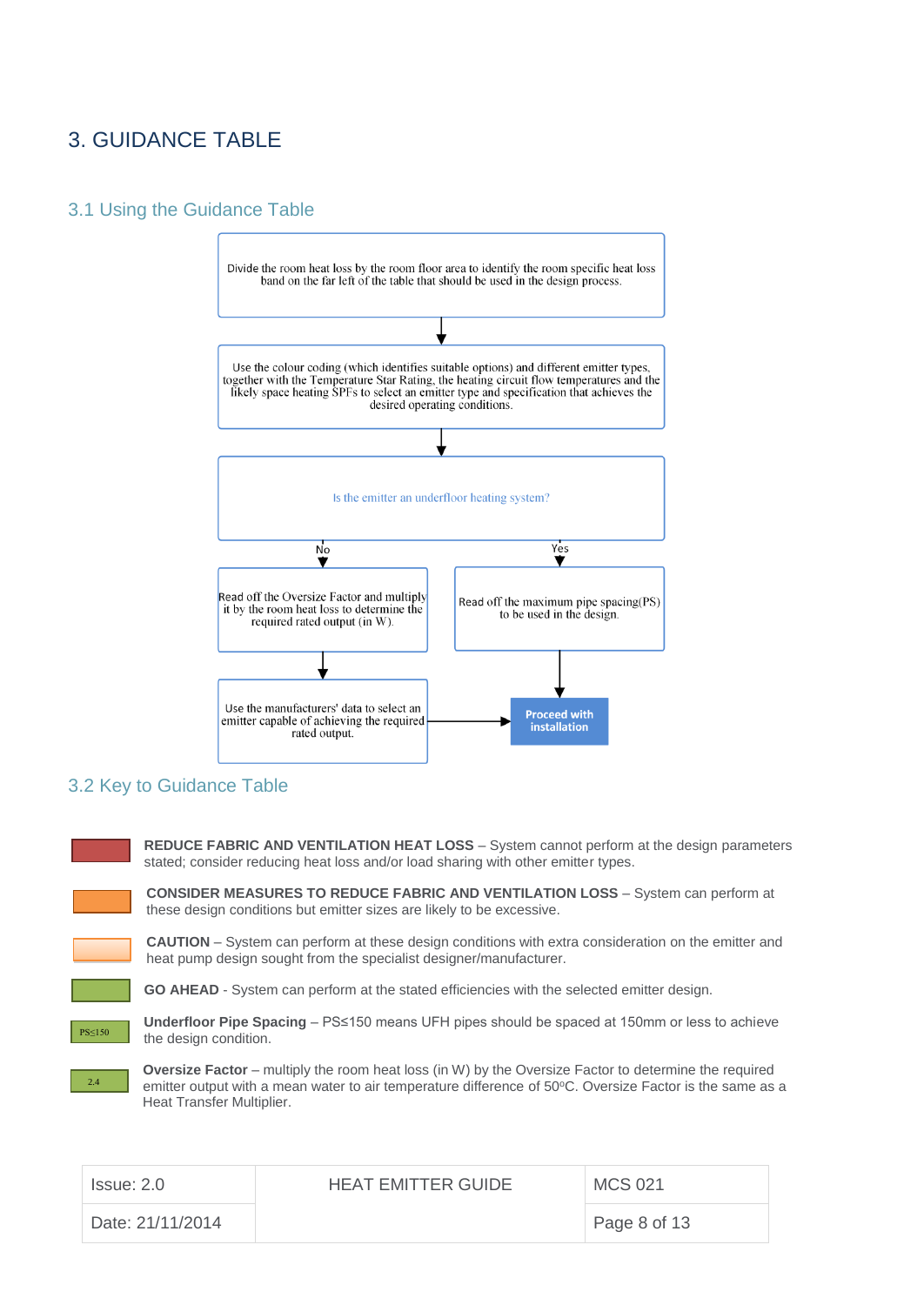<span id="page-8-0"></span>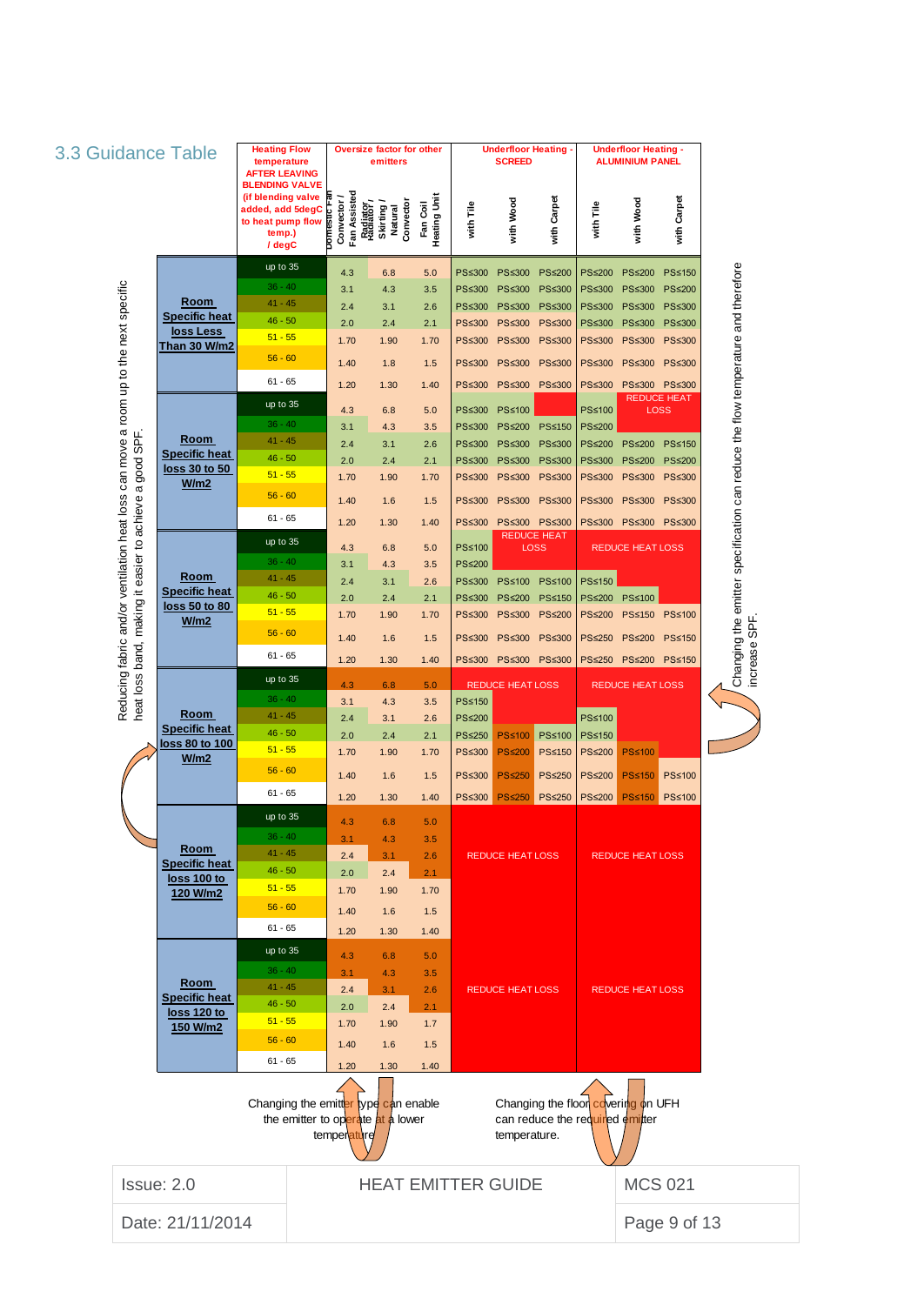### <span id="page-9-0"></span>3.4 Likely SPF Tables

### **Important notes:**

These tables are presented as a generic aid to ensure that the correct information is being provided within the heat emitter design. Competent heating system designers will be able to provide site-specific solutions to meet your exact requirements. These tables cover space heating only - domestic hot water is not included.

### *3.4.1 Low temperature heat pump likely SPFs*

| <b>Temperature Star</b><br>Rating            | <b>Heating Flow</b><br>temperature<br><b>LEAVING HEAT</b><br><b>PUMP PRIOR TO</b><br><b>BLENDING</b><br>VALVE / degC | <b>GRSHP</b> | <b>LOW TEMP HEAT</b><br><b>PUMP Likely SPF</b><br>ASHP |
|----------------------------------------------|----------------------------------------------------------------------------------------------------------------------|--------------|--------------------------------------------------------|
| Highest efficiency<br><b>ALLANDIA</b>        | up to 35                                                                                                             | 4.3          | 3.6                                                    |
| XXXXXXX                                      | $36 - 40$                                                                                                            | 4.1          | 3.4                                                    |
| <b>XXXXXXXXX</b>                             | $41 - 45$                                                                                                            | 3.7          | 3.0                                                    |
| *******                                      | $46 - 50$                                                                                                            | 3.4          | 2.7                                                    |
| <b>KAYAAAAA</b>                              | $51 - 55$                                                                                                            | 3.1          | 2.4                                                    |
| <b>Lowest Efficiency</b><br><b>ATA ATATA</b> | $56 - 60$                                                                                                            | 2.8          | 2.1                                                    |

## 3.4.2 High temperature heat pump likely SPFs

| <b>Temperature Star</b><br>Rating | <b>Heating Circuit</b><br><b>Flow</b><br>temperature<br><b>LEAVING HEAT</b><br><b>PUMP PRIOR TO</b><br><b>BLENDING</b><br><b>VALVE</b><br>/ degC | <b>VERY HIGH TEMP</b><br><b>HEAT PUMP Likely</b><br><b>SPF</b><br>ASHP |
|-----------------------------------|--------------------------------------------------------------------------------------------------------------------------------------------------|------------------------------------------------------------------------|
| Highest efficiency<br>******      | up to 35                                                                                                                                         | 3.6                                                                    |
| $\star\star\star\star$            | $36 - 40$                                                                                                                                        | 3.4                                                                    |
| ******                            | $41 - 45$                                                                                                                                        | 3.0                                                                    |
| <b>Andrichnich</b>                | $46 - 50$                                                                                                                                        | 2.7                                                                    |
| <b>Kokokokokokoko</b>             | $51 - 55$                                                                                                                                        | 2.5                                                                    |
| <b>KAKAKAKAK</b>                  | $56 - 60$                                                                                                                                        | 2.5                                                                    |
| Lowest Efficiency                 | $61 - 65$                                                                                                                                        | 2.5                                                                    |

| Issue: 2.0       | <b>HEAT EMITTER GUIDE</b> | <b>MCS 021</b> |
|------------------|---------------------------|----------------|
| Date: 21/11/2014 |                           | Page 10 of 13  |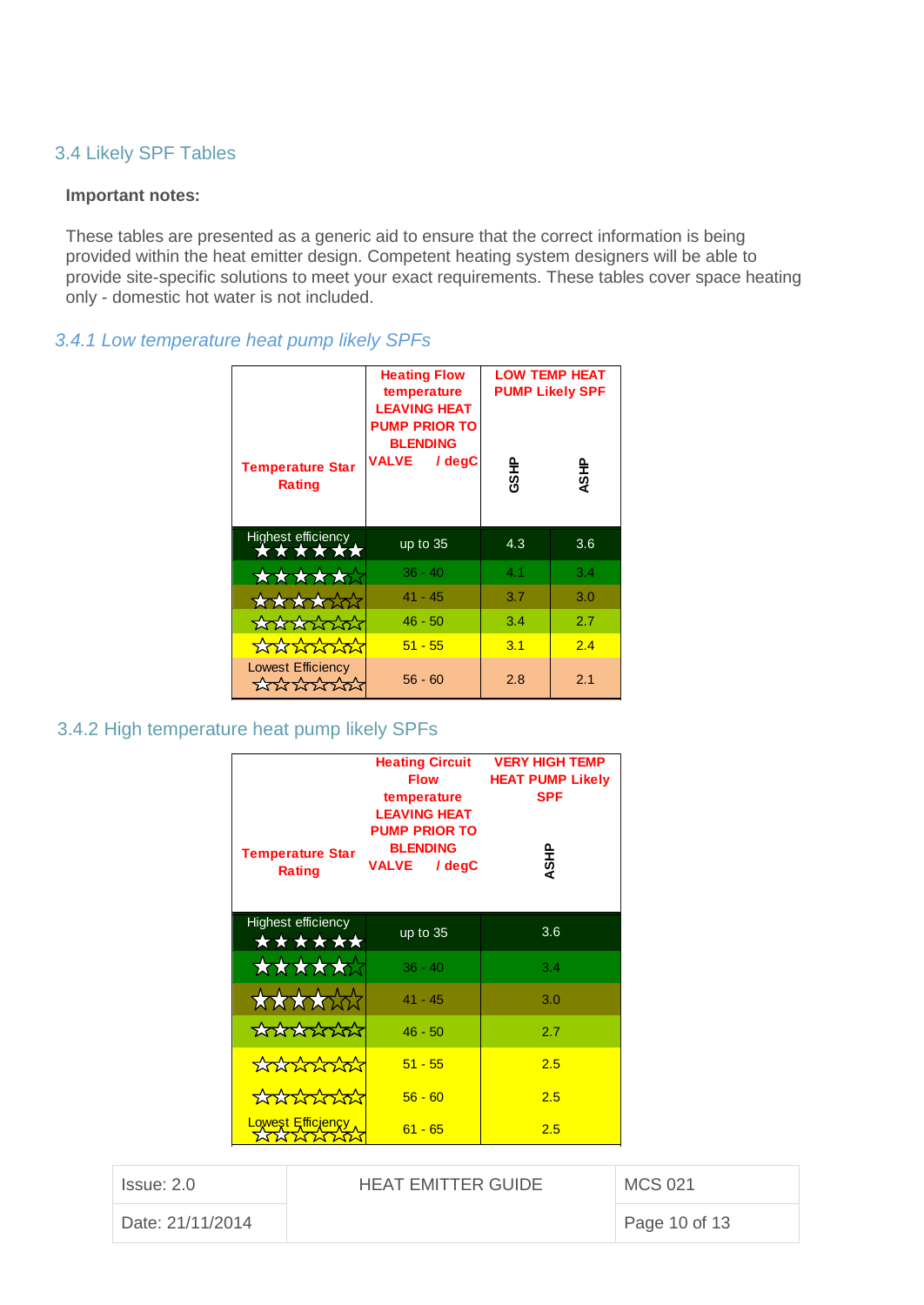## <span id="page-10-0"></span>4. EXAMPLES OF SYSTEMS DESIGNED USING THE GUIDANCE TABLE

#### <span id="page-10-1"></span>4.1 Benefits of reducing fabric and ventilation heat losses

The poorly-insulated example room introduced on the front page has the following heat loss and dimensions:

- **Original room heat loss:** 1671W
- **Room size:** 4.9m x 2.7m = 13.2m<sup>2</sup>
- **Room specific heat loss:** 1671/13.2 = 126 W/m<sup>2</sup>
- **Room specific heat loss band:** 120 to 150 W/m<sup>2</sup>

A higher Temperature Star Rating can be achieved if the room specific heat loss (in W/m2) is reduced. This is indicated in the Design Table by the different colour coding for different specific heat loss bands. Reducing the room heat loss as in the example on page 7, moves the room into a lower room specific heat loss band.

- **Improved room heat loss:** 976W
- **Room specific heat loss:** 976/13.2 = 74W/m<sup>2</sup>
- **Room specific heat loss band:** 50 to 80 W/m<sup>2</sup>

These examples design standard radiator, fan-assisted radiator and underfloor heat distribution systems that achieve the maximum recommended Temperature Star Rating for this improved room.

### <span id="page-10-2"></span>4.2 Radiators (Standard and Skirting)

The Oversize Factor required to achieve the maximum recommended Temperature Star Rating is circled on the Guidance Table for a radiator system in a room with a specific heat loss in the 50 to 80 W/m<sup>2</sup> band.

- **Room specific heat loss band:** 50 to 80 W/m<sup>2</sup>
- **Emitter type:** Radiators
- **Design Temperature Star Rating:** 4 stars **ANAL**WA
- **Design Radiator Flow Temperature: 45°C**
- **Likely GSHP heating SPF:** 3.7
- **Likely ASHP heating SPF:** 3.0
- **Required Oversize Factor:** 3.1
- **Required rated output:** 976 x 3.1 = 3024W
- **Manufacturer:** Myson Premier HE PM 70 DC 160 (or equivalent)
- **Size:** 1600mm L, 700mm H, 135mm D
- **Manufacturer's Rating:** 3249W

OR

- **Manufacturer:** Myson Premier HE PM 70 DC 80 (or equivalent)
- **Size:** 2 No. 800 mm L, 700mm H, 135mm D Manufacturer's Rating: 2 x 1605 = 3210W

#### <span id="page-10-3"></span>4.3 Fan-assisted radiators

A fan-assisted radiator will have a higher heat output than a standard radiator the same size. You can therefore achieve a higher Temperature Star Rating without the heat emitter becoming too large for a room with a fixed specific heat loss. The Oversize Factor required to achieve the maximum recommended Temperature Star Rating is also circled on the Guidance Table for a fan-assisted radiator system.

- **Room specific heat loss band:** 50 to 80 W/m<sup>2</sup>
- **Emitter type:** Fan-assisted radiators
- **Design Temperature Star Rating:** 5 stars
- **Design Radiator Flow Temperature: 40°C**
- **Likely GSHP heating SPF:** 4.1
- **Likely ASHP heating SPF:** 3.4
- **Required Oversize Factor**: 3.1
- **Required radiator output:** 976 x 3.1 = 3024W
- **Manufacturer:** Jaga Strada DBE Type 11 (or equivalent)
- **Size:** 400mm L, 950mm H, 118mm D
- **Manufacturer's Rating:** 3114W
- OR
	- **Manufacturer:** Jaga Strada DBE Type 11 (or equivalent)
	- **Size:** 2 No. 800 mm L, 650mm H, 118mm D Manufacturer's Rating: 2 x 1534 = 3068W

#### <span id="page-10-4"></span>4.4 Screed underfloor heating

Depending on the floor construction and covering, an underfloor heat distribution system may be able to achieve an even lower heating circuit flow temperature - and therefore higher Temperature Star Rating - in the same room specific heat loss band.

The maximum pipe spacing required to achieve the highest recommended Temperature Star Rating is circled on the Guidance Table for a screed underfloor heat distribution system with a tile covering.

- **Room specific heat loss band:** 50 to 80 W/m<sup>2</sup>
- **Emitter type:** Screed underfloor
- **Floor covering:** Tile
- **Design Temperature Star Rating:** 6 stars
- **Design Radiator Flow Temperature: 35°C**
- **Likely GSHP heating SPF:** 4.3
- **Likely ASHP heating SPF:** 3.6
- **Maximum underfloor pipe spacing:** 100mm

#### <span id="page-10-5"></span>4.5 Aluminium panel underfloor heating

An aluminium panel underfloor heat distribution system with a tile covering cannot achieve such a high Temperature Star Rating. The maximum pipe spacing required to achieve the highest recommended Temperature Star Rating is circled on the Guidance Table.

- **Room specific heat loss band:** 50 to 80 W/m2
- **Emitter type:** Aluminium panel underfloor
- **Floor covering:** Tile
- **Design Temperature Star Rating:** 4 stars **ANANA**
- **Design Radiator Flow Temperature: 45°C**
- **Likely GSHP heating SPF:** 3.7
- **Likely ASHP heating SPF:** 3.0
- **Maximum underfloor pipe spacing:** 150mm

| Issue: 2.0       | <b>HEAT EMITTER GUIDE</b> | <b>MCS 021</b> |
|------------------|---------------------------|----------------|
| Date: 21/11/2014 |                           | Page 11 of 13  |
|                  |                           |                |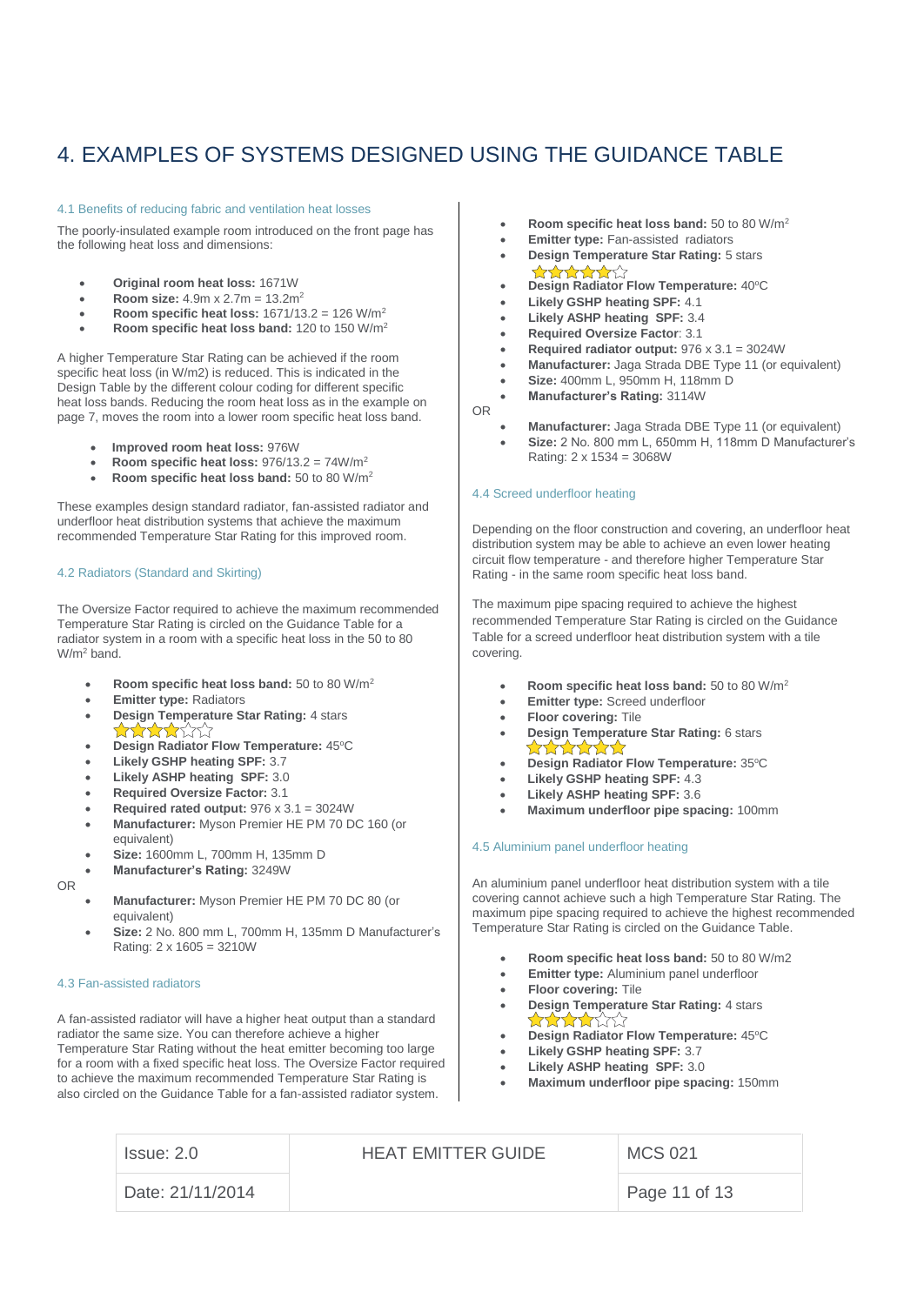## <span id="page-11-0"></span>5. NOTES ON THE ASSUMPTIONS USED TO CREATE THIS GUIDE

Heat Pump likely Seasonal Performance Factor (SPF) is calculated for space heating only in accordance with the following notes and assumptions:

- a) The heat pump is sized to meet 100% of the space heating load in line with MIS 3005 including adjustments for cyclic operation and thermal bridging and is the only heat source used in the dwelling.
- b) No allowance has been made for losses from heat pump cycling and heating system i.e. buffer vessels and distribution pipe work.
- c) Leeds is used for weather data
- d) Provision of domestic hot water is not included.
- e) Room temperature is based on European Winter standard 21°C operative temperature per BS EN ISO 7730.
- f) Weather compensation is used.
- g) GSHP SPF H2 is the SCOP calculated in accordance with EN14825.
- h) GSHP  $0/35 = 3.5$  (MCS minimum thresholds).
- i) The GSHP ground array is designed with a minimum heat pump entry water temperature of 0oC.
- j) A ground circulation pump is included.
- $k$ ) The SPF values for ASHP are 0.7 less than for GSHP, which is consistent with the default values in SAP.
- l) 100W has been added for the electrical consumption of the heating circulation pumps.
- m) Heating flow temperature used to select the SPF of the system in the heat emitter guide is for the temperature leaving the heat pump prior to any blending valves at peak design conditions (i.e. at the lowest external design temperature). Heating circuit flow temperature in the emitter guide is for the temperature used to size the emitter after any blending valves.
- n) The temperature difference across the heat emitters is fixed at 1/7th of the emitter circuit flow temperature and the system pipework is sufficient to allow the correct flow rate at the design conditions.
- o) The heat emitter control system meets current building regulation requirements.
- p) Installation of screed UFH has floor insulation to BS EN 1264 or building regulations, whichever is the greater – with UFH and finishing floor laid over.
- q) Installation of Aluminium-plated UFH has floor insulation to BS EN 1264 or building regulations, whichever is the greater with UFH pipework laid on top of a proprietary aluminium plate system with no air gaps between aluminium plates, chipboard flooring and finishing floor.
- r) Performance of UFH is calculated, using a 16mm pipe, including downward loss and intermittent use allowance, according to BS EN 1264 and is shown using differing floor coverings with resistance values of Carpet =  $0.15$ m2K/W (or  $1.5$  TOG), Wood =  $0.10$  m2K/W, Tile =  $0.00$  m2K/W.
- s) Required performance of Fan Coils, Fan Convectors and Radiators is expressed as an Oversize Factor or Heat transfer Multiplier to determine the required manufacturer's catalogued output per BS EN 442 at a mean water to air temperature difference of  $50^{\circ}$ C. The exponents used in the heat transfer equation to calculate the Heat Transfer Multipliers are 1.3 for Radiators (Standard and Skirting), 1.1 for Fan Coils and 1.0 for Fan Convectors. The room temperature used to calculate the Heat transfer Multipliers is fixed at 21°C.
- t) For Skirting Heating, sufficient allowance should be added to the manufacturer's outputs to allow for back losses at external walls and/or areas of thermal bridging. This allowance will vary depending on the age and/or nature of the building and may also require further precautions. In all cases, this advice should be sought from the manufacturer.

| Issue: 2.0       | <b>HEAT EMITTER GUIDE</b> | MCS 021       |
|------------------|---------------------------|---------------|
| Date: 21/11/2014 |                           | Page 12 of 13 |